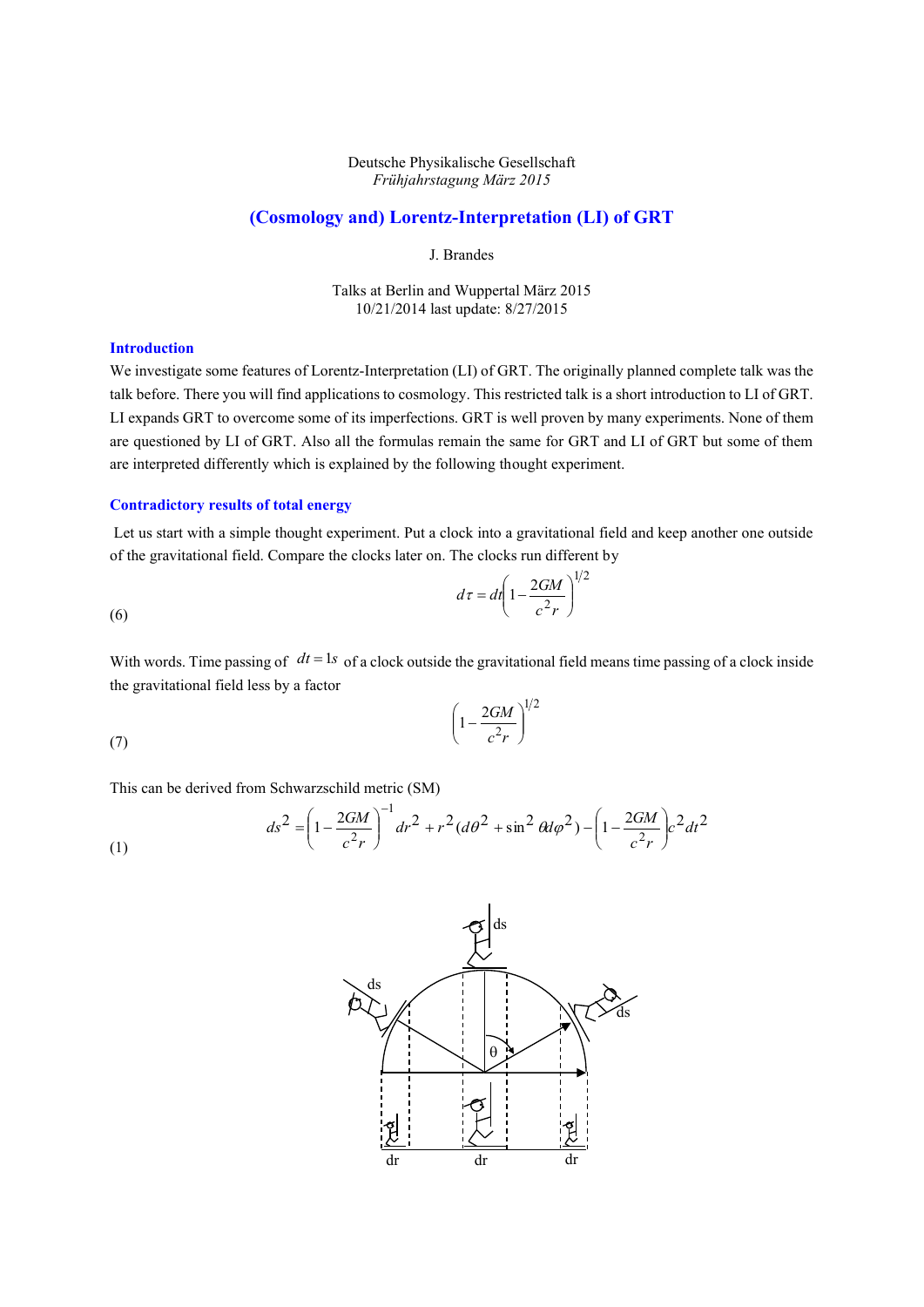#### Fig. 1. Curved spacetime versus contracting measuring rods

What does formula (6) mean? Within GRT this is interpreted as: 'time is curved' or 'time elapses slower within the gravitational field than outside of it'. Lorentz interpretation (LI) of GRT says: 'standard clocks are slowed down inside the gravitational field' [2].

The picture illustrates this for measuring rods. Within gravitational fields one can argue - as GRT does: measuring rods don't change but space is curved, or – as LI of GRT does: space remains flat but measuring rods contract. Now some citations of Thorne [4] a well-known gravitational physicist: "Is spacetime really curved? Isn`t it conceivable that spacetime is actually flat, but the clocks and rulers … are actually rubbery?" "Wouldn't such distortions of our clocks and rulers make a truly flat spacetime appear to be curved? Yes." and later: "What is the real, genuine truth? Is spacetime really flat, as the above paragraphs suggest, or is it really curved? To a physicist like me this is an uninteresting question because it has no physical consequences … Both viewpoints … give precisely the same predictions for any measurement … They disagree as to whether that measured distance is the "real" distance, but such a disagreement is a matter of philosophy, not physics. … it is a matter for philosophers to debate, not physicists."

In German [4]: "Ist die Raumzeit *wirklich* gekrümmt? Kann man sich nicht auch vorstellen, die Raumzeit sei flach, während unsere Uhren und Maßstäbe ... in Wirklichkeit gummiartig verformbar sind?" "Die Antwort lautet: ja." and later: "Doch wie verhält es sich nun wirklich? Ist die Raumzeit flach, wie es in den vorigen Abschnitten angenommen wurde, oder ist sie gekrümmt? Für mich als Physiker ist diese Frage ohne Belang ... Beide Sichtweisen ... führen zu denselben Vorhersagen und Messungen ... Die beiden Beschreibungen unterscheiden sich nur in der Frage, ob die gemessene Distanz der , Wirklichkeit' entspricht, doch ist dies keine physikalische, sondern eine philosophische Frage. ... Darüber sollen sich die Philosophen Gedanken machen."

Not quite correct. It is the 'trademark' of SRT and GRT to explain to mankind the deeper meaning of time and space and they don´t leave it to philosophers. But Thorne is correct in an important point. Both of the interpretations lead to the same formulas, predictions and measuring results. Unfortunately, he has overlooked an important point. The assumption of curved spacetime inducts a contradiction into theory. This will be shown now.

We start with the elementary question: What is the total energy  $E_G$  of a particle resting in the *r*,*t*-reference system of Schwarzschildmetrik (SM)?

Derived from the formulas of free, radial fall one gets [1], [3], [2] 312:

(2) 
$$
E_G = mc^2 \left(1 - \frac{2GM}{c^2r}\right)^{1/2}
$$

This is at least qualitatively correct since removing the particle from the gravitational field needs energy. Doing this the total energy  $E_G$  of the particle becomes  $mc^2$  and therefore within the gravitational field  $E_G$  has to be lower. On the other side, there is the equivalence principle. A particle resting in its local inertial system (e. g. the free falling particle) has a total energy equal to its rest mass:

 $E_G = mc^2$ 

(3)

Formula (2) and (3) contradict each other.

Certainly, they belong to different reference systems with one of them being accelerated, in fact. But: At time point  $t = 0$  the free falling particle is also a resting one within the *r*, *t*-reference system since its velocity  $v = 0$ . Only its acceleration  $b \neq 0$ . Special theory of relativity is applicable and therefore the free falling particle at  $t = 0$  and an always resting particle at the same place possess identical total energies (3). Analog: Compare a starting rocket with a resting one. Total energies of both are the same at  $t = 0$   $v = 0$  and it doesn't matter that  $b \neq 0$  of one of them. Formula (2) and (3) contradict each other.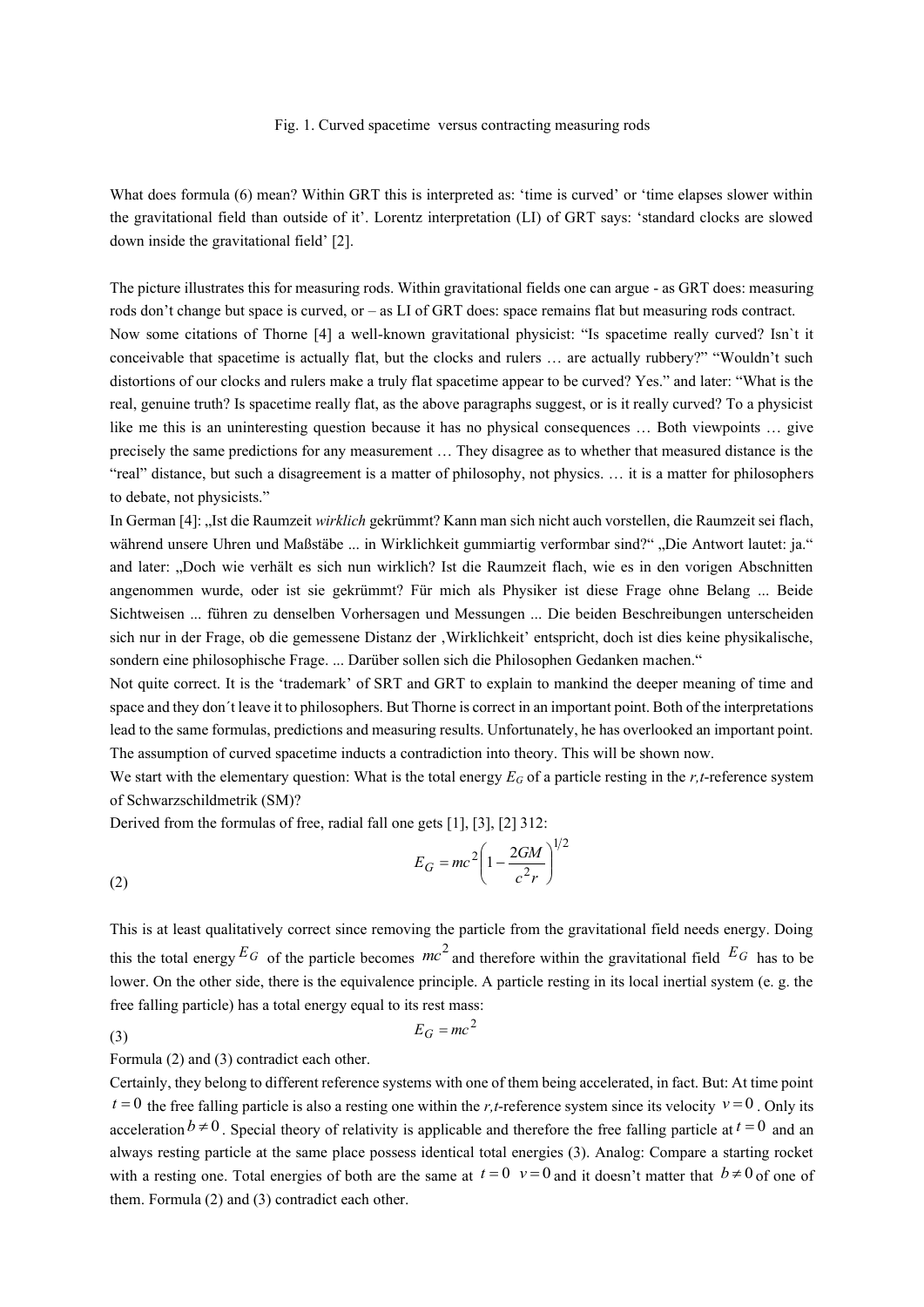On account of the qualitative argument above, formula (2) is the correct one. One can see it more precisely by series expansion of (2):

$$
E_G = mc^2 - \frac{GmM}{r} \pm \dots
$$

The second term describes the negative potential energy. Approximately formula (2) becomes the rest mass minus Newtonian potential energy. Therefore, formula (2) meets the Newtonian limit of GRT but formula (3) does not. Within LI there is no contradiction – on account of the reasons of the next chapter.

#### **Rewording of equivalence principle**

It is obvious that the equivalence principle is tried and tested and so formula (3) should be correct. This remains true even by rewording this principle a little and this leads to the solution. The equivalence principle now reads: "For *measurements* within gravitational fields the *measuring results* within local inertial systems are predicted by special relativity."

Concerning our application this means: The measurement of *EG* with measuring instruments resting in the gravitational field yields  $mc^2$ . This is no contradiction to (2) any longer if one can assume that measuring instruments become modified by gravitational fields.

# **Modification of measuring instruments within gravitational fields**

Let us consider possible modifications of measuring instruments during measurement of *EG*. Let us choose some intellectually simple measuring procedure. Transfer an antiparticle to the resting particle and perform the measurement of annihilation frequency of the two resulting photons. One gets:

$$
E_{G,measured} = mc^2
$$
  
(5) 
$$
= h v_{\tau,measured}
$$

 $V_{\tau,m\text{ easured}}$ : Annihilation frequency, measured by a clock resting in the gravitational field

 $\tau$ : proper time of a clock resting in the gravitational field ( $\tau$ -clock, standard clock). On the other side, it is derivable from SM:

$$
d\tau = dt \left(1 - \frac{2GM}{c^2r}\right)^{1/2}
$$

(6)

Since  $d\tau$  with *dN* number of wave crests during  $d\tau$  the measured frequencies are:  $v = \frac{dN}{2}$ 

(8) 
$$
V_{\tau,measured} = V_t \left(1 - \frac{2GM}{c^2r}\right)^{-1/2}
$$

 $v_t$ : 'real' frequency, slowing down of clocks by gravitational fields being eliminated.  $E_G = h v_t$ : 'real' energy (8) inserted into (5) yields

$$
E_G = mc^2 \left( 1 - \frac{2GM}{c^2 r} \right)^{1/2}
$$
, identical with formula (2).